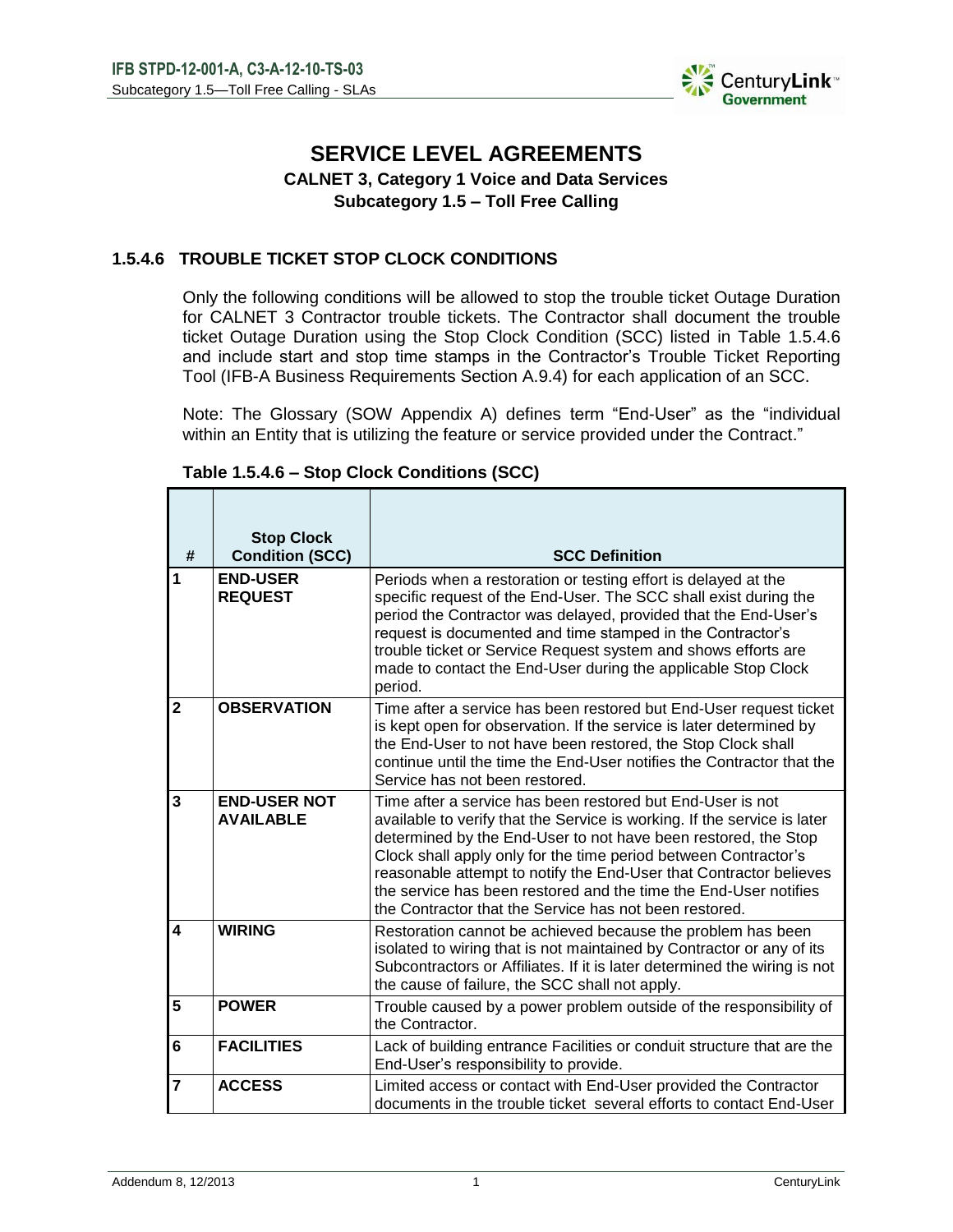

| #  | <b>Stop Clock</b><br><b>Condition (SCC)</b> | <b>SCC Definition</b>                                                                                                                                                                                                                                                                                                                                                                                                                                                                                        |
|----|---------------------------------------------|--------------------------------------------------------------------------------------------------------------------------------------------------------------------------------------------------------------------------------------------------------------------------------------------------------------------------------------------------------------------------------------------------------------------------------------------------------------------------------------------------------------|
|    |                                             | for the following:<br>Access necessary to correct the problem is not available<br>a.                                                                                                                                                                                                                                                                                                                                                                                                                         |
|    |                                             | because access has not been arranged by site contact or End-<br>User representative;                                                                                                                                                                                                                                                                                                                                                                                                                         |
|    |                                             | Site contact refuses access to technician who displays proper<br>b.<br>identification;                                                                                                                                                                                                                                                                                                                                                                                                                       |
|    |                                             | Customer provides incorrect site contact information which<br>c.<br>prevents access, provided that Contractor takes reasonable<br>steps to notify End-User of the improper contact information<br>and takes reasonable steps to obtain the correct information;<br>or,                                                                                                                                                                                                                                       |
|    |                                             | Site has limited hours of business that directly impacts the<br>d.<br>Contractor's ability to resolve the problem.                                                                                                                                                                                                                                                                                                                                                                                           |
|    |                                             | If it is determined later that the cause of the problem was not at<br>the site in question, then the Access SCC shall not apply.                                                                                                                                                                                                                                                                                                                                                                             |
| 8  | <b>STAFF</b>                                | Any problem or delay to the extent caused by End-User's staff that<br>prevents or delays Contractor's resolution of the problem. In such<br>event, Contractor shall make a timely request to End-User staff to<br>correct the problem or delay and document in trouble ticket.                                                                                                                                                                                                                               |
| 9  | <b>APPLICATION</b>                          | End-User software applications that interfere with repair of the<br>trouble.                                                                                                                                                                                                                                                                                                                                                                                                                                 |
| 10 | <b>CPE</b>                                  | Repair/replacement of Customer Provided Equipment (CPE) not<br>provided by Contractor if the problem has been isolated to the<br>CPE. If determined later that the CPE was not the cause of the<br>service outage, the CPE SCC will not apply.                                                                                                                                                                                                                                                               |
| 11 | <b>NO RESPONSE</b>                          | Failure of the trouble ticket originator or responsible End-User to<br>return a call from Contractor's technician for on-line close-out of<br>trouble tickets after the Service has been restored as long as<br>Contractor can provide documentation in the trouble ticket<br>substantiating the communication from Contractor's technician.                                                                                                                                                                 |
| 12 | <b>MAINTENANCE</b>                          | An outage directly related to any properly performed scheduled<br>maintenance or upgrade scheduled for CALNET 3 service. Any<br>such stop clock condition shall not extend beyond the scheduled<br>period of the maintenance or upgrade. SLAs shall apply for any<br>maintenance caused outage beyond the scheduled maintenance<br>period. Outages occurring during a scheduled maintenance or<br>upgrade period and not caused by the scheduled maintenance<br>shall not be subject to the Maintenance SCC. |
| 13 | <b>THIRD PARTY</b>                          | Any problem or delay caused by a third party not under the control<br>of Contractor, not preventable by Contractor, including, at a<br>minimum, cable cuts not caused by the Contractor. Contractor's<br>Subcontractors and Affiliates, shall be deemed to be under the<br>control of Contractor with respect to the equipment, services, or<br>Facilities to be provided under this Contract.                                                                                                               |
| 14 | <b>FORCE MAJEURE</b>                        | Force Majeure events, as defined in the PMAC General Provisions<br>- Telecomunications General Provisions - Telecommunications,<br>Section 28 (Force Majeure).                                                                                                                                                                                                                                                                                                                                               |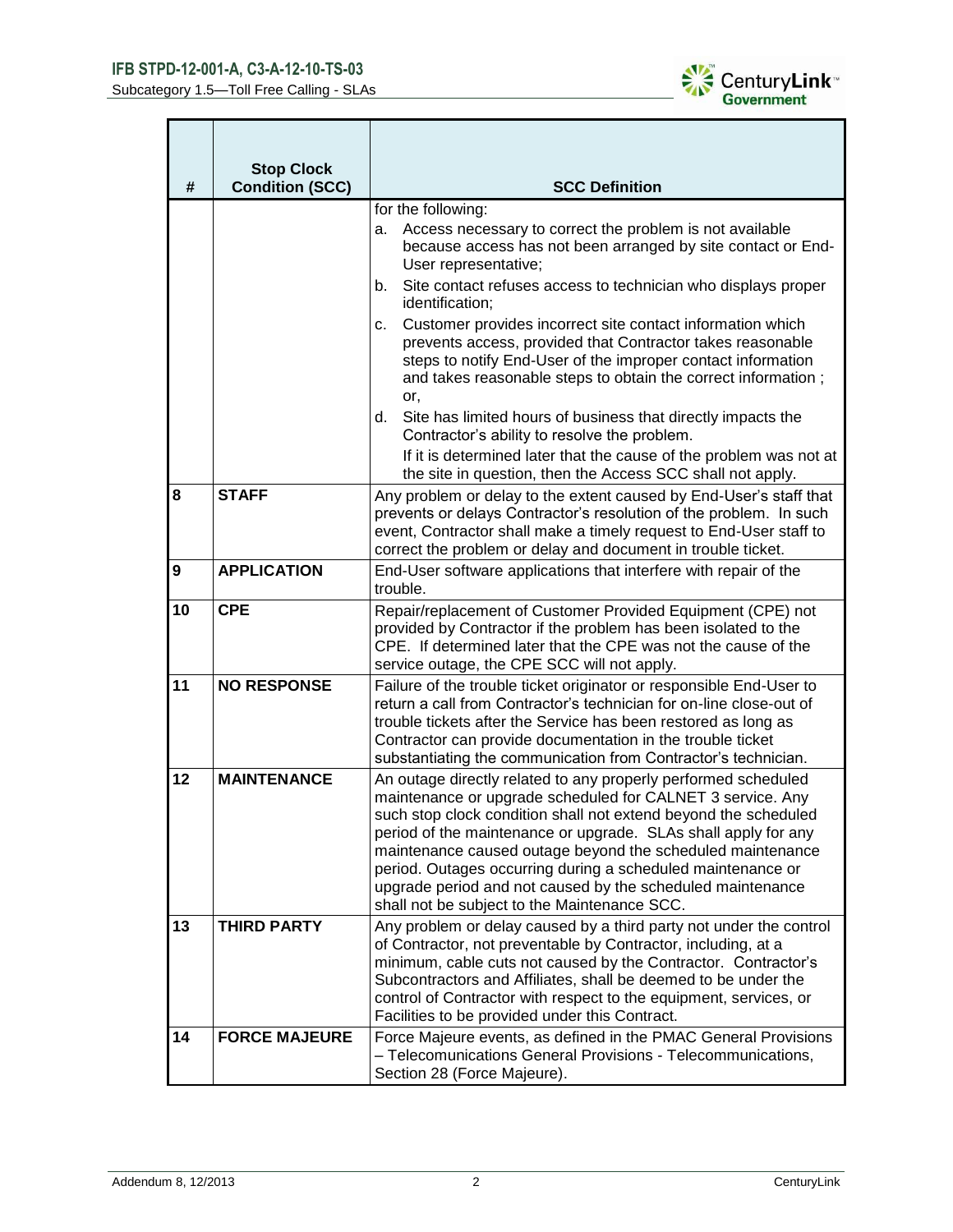

### **1.5.4.7 TECHNICAL SERVICE LEVEL AGREEMENTS**

## **1.5.4.7.1 Availability (M-S)**

**SLA Name:** Availability

**Definition:** The percentage of time a CALNET 3 service is fully functional and available for use each calendar month.

**Measurement Process:** The monthly Availability Percentage shall be based on the accumulative total of all Unavailable Time derived from all trouble tickets closed, for the affected Circuit ID (as defined in the Data Dictionary), per calendar month. The monthly Availability Percentage equals the Scheduled Uptime per month less Unavailable Time per month divided by Scheduled Uptime per month multiplied by 100. Scheduled Uptime is 24 x number of days in the month. All Unavailable Time applied to other SLAs, which results in a remedy, will be excluded from the monthly accumulated total.

**Service(s):**

Toll-Free Network Access Transport (Section 1.5.2.3)

#### **Objective(s):**

| Bidder's<br>Objective<br>Commitment<br>Premier<br>Standard<br>Service<br>Basic (B)<br>$(B, S \text{ or } P)$<br>(S)<br>(P)                                                                               |                                                                                     |  |  |  |  |  |  |  |  |
|----------------------------------------------------------------------------------------------------------------------------------------------------------------------------------------------------------|-------------------------------------------------------------------------------------|--|--|--|--|--|--|--|--|
|                                                                                                                                                                                                          |                                                                                     |  |  |  |  |  |  |  |  |
| DS <sub>1</sub><br>$\geq 99.8\%$<br>$\geq 99.2\%$<br>$\geq 99.5\%$<br>S                                                                                                                                  |                                                                                     |  |  |  |  |  |  |  |  |
| DS <sub>3</sub><br>$\geq 99.8\%$<br>$\geq 99.9\%$<br>$\geq 99.7\%$<br>S                                                                                                                                  |                                                                                     |  |  |  |  |  |  |  |  |
| <b>ISDN PRI</b><br>$\geq 99.2\%$<br>$\geq 99.8\%$<br>$\geq 99.5\%$<br>S                                                                                                                                  |                                                                                     |  |  |  |  |  |  |  |  |
| Per Occurrence: N/A                                                                                                                                                                                      |                                                                                     |  |  |  |  |  |  |  |  |
| <b>Monthly Aggregated Measurements:</b><br><b>Rights and</b><br>15 percent rebate of the TMRC.<br><b>Remedies</b><br>The second consecutive month the service fails to meet the committed $SI$ $\Lambda$ | First month the service fails to meet the committed SLA objective shall result in a |  |  |  |  |  |  |  |  |

cond consecutive month the service fails to meet the committed SLA objective shall result in a 30 percent rebate of TMRC. Each additional consecutive month the service fails to meet the committed SLA

objective shall result in a 50 percent rebate of the TMRC.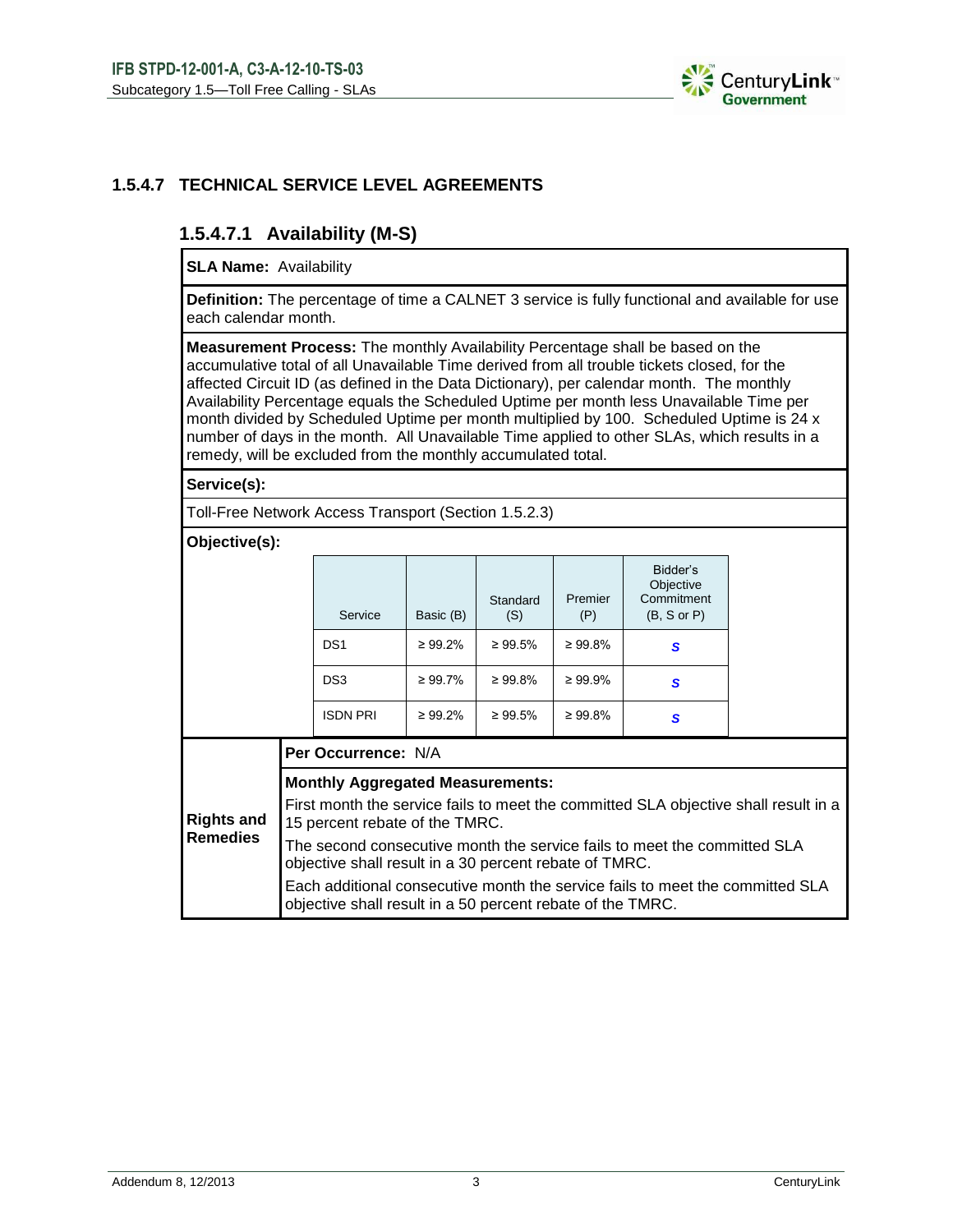

## **1.5.4.7.2 Catastrophic Outage 1 (CAT 1) (M-S)**

**SLA Name:** Catastrophic Outage 1 (CAT 1)

**Definition:** The total loss of service at a single address based on a common cause resulting in the failure of three (3) or more DS1/PRI network access circuits or one (1) DS3 network access circuit.

**Measurement Process:** The Outage Duration begins when a network alarm is received by the Contractor from an outage-causing event or the opening of a trouble ticket by a Customer, or the Contractor, whichever occurs first. The Contractor shall open a trouble ticket for each service (Circuit ID) affected by the common cause. Each End-User service is deemed out of service from the first notification until the Contractor determines the End-User service (Circuit ID) is restored, minus SCC. Any service reported by Customer as not having been restored shall have the outage time adjusted to the actual restoration time.

**Service(s):**

Toll-Free Network Access Transport (1.5.2.3)

### **Objective(s):**

The objective restoral time shall be:

|                                                                                                                                                           |     | Service                                            | Basic (B)      | Standard<br>(S) | Premier<br>(P) | Bidder's<br>Objective<br>Commitment<br>$(B, S \text{ or } P)$ |  |  |
|-----------------------------------------------------------------------------------------------------------------------------------------------------------|-----|----------------------------------------------------|----------------|-----------------|----------------|---------------------------------------------------------------|--|--|
|                                                                                                                                                           |     | Toll-Free<br><b>Network</b><br>Access<br>Transport | $\leq$ 3 hours | $\leq$ 2 hours  | $\leq$ 1 hour  | B                                                             |  |  |
| <b>Per Occurrence:</b> 100 percent of the TMRC for each End-User service not<br>meeting the committed objective for each CAT 1 fault<br><b>Rights and</b> |     |                                                    |                |                 |                |                                                               |  |  |
| <b>Remedies</b>                                                                                                                                           | N/A | <b>Monthly Aggregated Measurements:</b>            |                |                 |                |                                                               |  |  |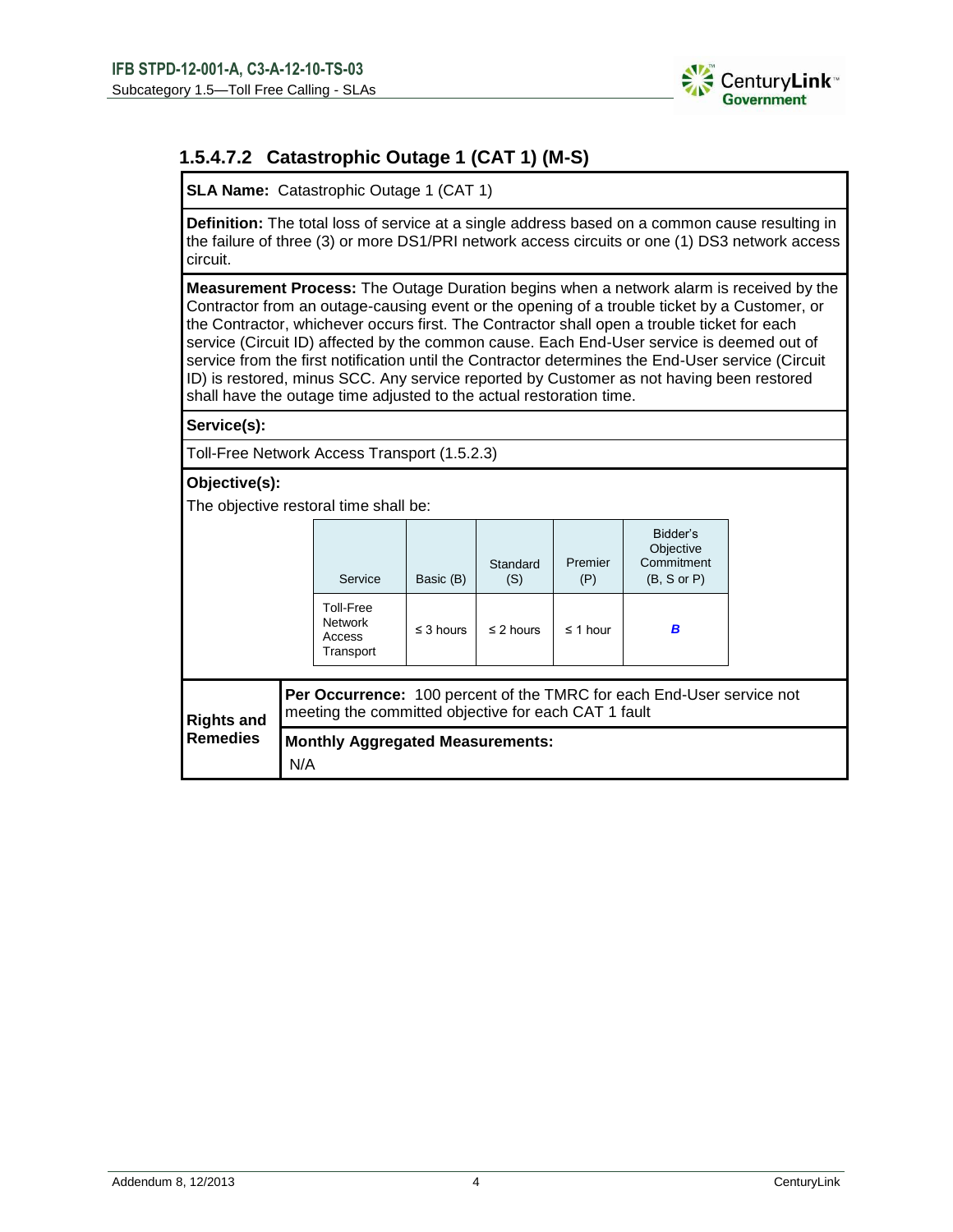

## **1.5.4.7.3 Catastrophic Outage 2 (CAT 2) (M-S)**

**SLA Name:** Catastrophic Outage 2 (CAT 2)

**Definition:** Failure of any part of the equipment in the toll-free providers point of presence, other than access, that results in a CALNET 3 service failure.

**Measurement Process:** The Outage Duration begins when a network alarm is received by the Contractor from the outage-causing event or the opening of a trouble ticket by the Customer, or Contractor, whichever occurs first. Upon notification from the Customer or network alarm, the Contractor shall compile a list for each End-User service affected by the common cause for tracking and reporting of the SLA rights and remedies. Outage Duration shall be measured on a per-End-User service (Circuit ID) basis from information recorded from the network equipment/system or Customer reported trouble ticket. Each End-User service (Circuit ID) is deemed out of service from the first notification until the Contractor determines the End-User service is restored. Any End-User service reported by the End-User/Customer as not having been restored shall have the outage time adjusted to the actual restoration time.

**Service(s):**

Toll-Free Network Access Transport (1.5.2.3) Toll-Free Domestic Services (1.5.2.3)

#### **Objective(s):**

The objective restoral time shall be:

|                                                                                                                                                                                                                 |                                                | Service                                            | Basic (B)     | Standard<br>(S)      | Premier<br>(P)       | Bidder's<br>Objective<br>Commitment<br>$(B, S \text{ or } P)$ |  |  |
|-----------------------------------------------------------------------------------------------------------------------------------------------------------------------------------------------------------------|------------------------------------------------|----------------------------------------------------|---------------|----------------------|----------------------|---------------------------------------------------------------|--|--|
|                                                                                                                                                                                                                 |                                                | Toll-Free<br><b>Network</b><br>Access<br>Transport | $\leq$ 1 hour | $\leq 30$<br>minutes | $\leq 15$<br>minutes | B                                                             |  |  |
|                                                                                                                                                                                                                 |                                                | Toll-Free<br>Domestic<br><b>Services</b>           | $\leq$ 1 hour | $\leq 30$<br>minutes | $\leq 15$<br>minutes | B                                                             |  |  |
| Per Occurrence: 100 percent of the TMRC and ten (10) Business Days of the<br>ADUC (when applicable) for each End-User service not meeting the committed<br><b>Rights and</b><br>objective for each CAT 2 fault. |                                                |                                                    |               |                      |                      |                                                               |  |  |
| <b>Remedies</b>                                                                                                                                                                                                 | <b>Monthly Aggregated Measurements:</b><br>N/A |                                                    |               |                      |                      |                                                               |  |  |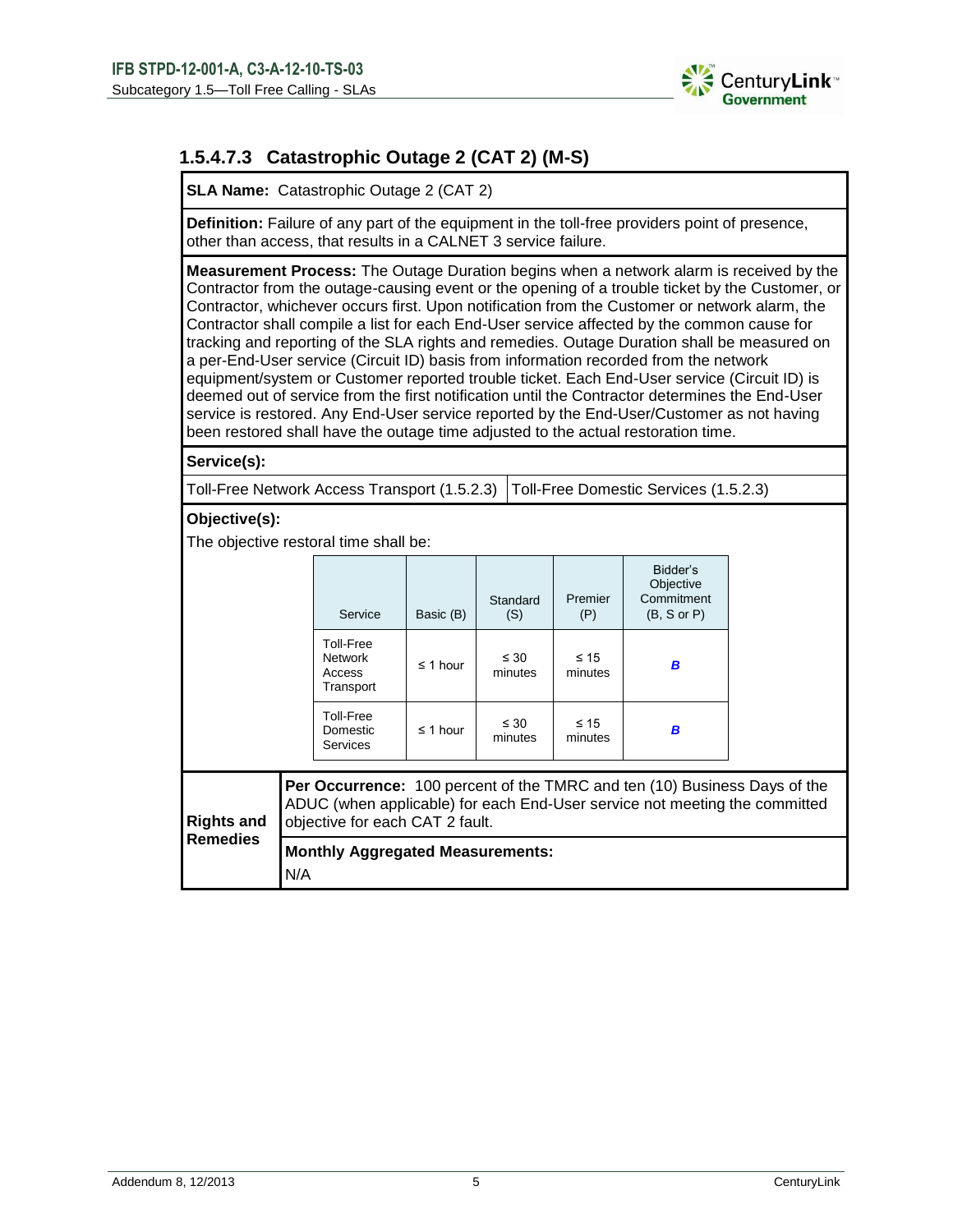

## **1.5.4.7.4 Catastrophic Outage 3 (CAT 3) (M-S)**

**SLA Name:** Catastrophic Outage 3 (CAT 3)

**Definition:** The total loss of all CALNET 3 Toll-Free Network Access Transport and all Toll-Free Domestic Service in a toll-free service provider's point of presence, or the loss of any service type on a system wide basis.

**Measurement Process:** The Outage Duration begins when a network alarm is received by the Contractor from an outage-causing event or the opening of a trouble ticket by the Customer, or Contractor, whichever occurs first. Upon notification from the Customer or network alarm, the Contractor shall open a trouble ticket and compile a list of each End-User service (Circuit ID) affected by the common cause for tracking and reporting of the SLA rights and remedies. Outage Duration shall be measured on a per-End-User service (Circuit ID) basis from information recorded from the network switches or trouble ticket. Each End-User service (Circuit ID) is deemed out of service from the first notification until the Contractor determines End-User service is restored. Any service reported by End-User/Customer as not having been restored shall have the outage time adjusted to the actual restoration time.

#### **Service(s):**

Toll-Free Network Access Transport (1.5.2.3) Toll-Free Domestic Services (1.5.2.3)

#### **Objective(s):**

The objective restoral time shall be:

|                   |                                                                                                                                                                                            | Service                                            | Basic (B)            | Standard<br>(S) | Premier<br>(P)       | Bidder's<br>Objective<br>Commitment<br>$(B, S \text{ or } P)$ |  |  |
|-------------------|--------------------------------------------------------------------------------------------------------------------------------------------------------------------------------------------|----------------------------------------------------|----------------------|-----------------|----------------------|---------------------------------------------------------------|--|--|
|                   |                                                                                                                                                                                            | Toll-Free<br><b>Network</b><br>Access<br>Transport | $\leq 30$<br>minutes | N/A             | $\leq 15$<br>minutes | B                                                             |  |  |
|                   |                                                                                                                                                                                            | Toll-Free<br>Domestic<br><b>Services</b>           | $\leq 30$<br>minutes | N/A             | $\leq 15$<br>minutes | B                                                             |  |  |
| <b>Rights and</b> | Per Occurrence: 100 percent of the TMRC and ten (10) Business Days of the<br>ADUC (when applicable) for each End-User service not meeting the committed<br>objective for each Cat 3 fault. |                                                    |                      |                 |                      |                                                               |  |  |
| <b>Remedies</b>   | <b>Monthly Aggregated Measurements:</b><br>N/A                                                                                                                                             |                                                    |                      |                 |                      |                                                               |  |  |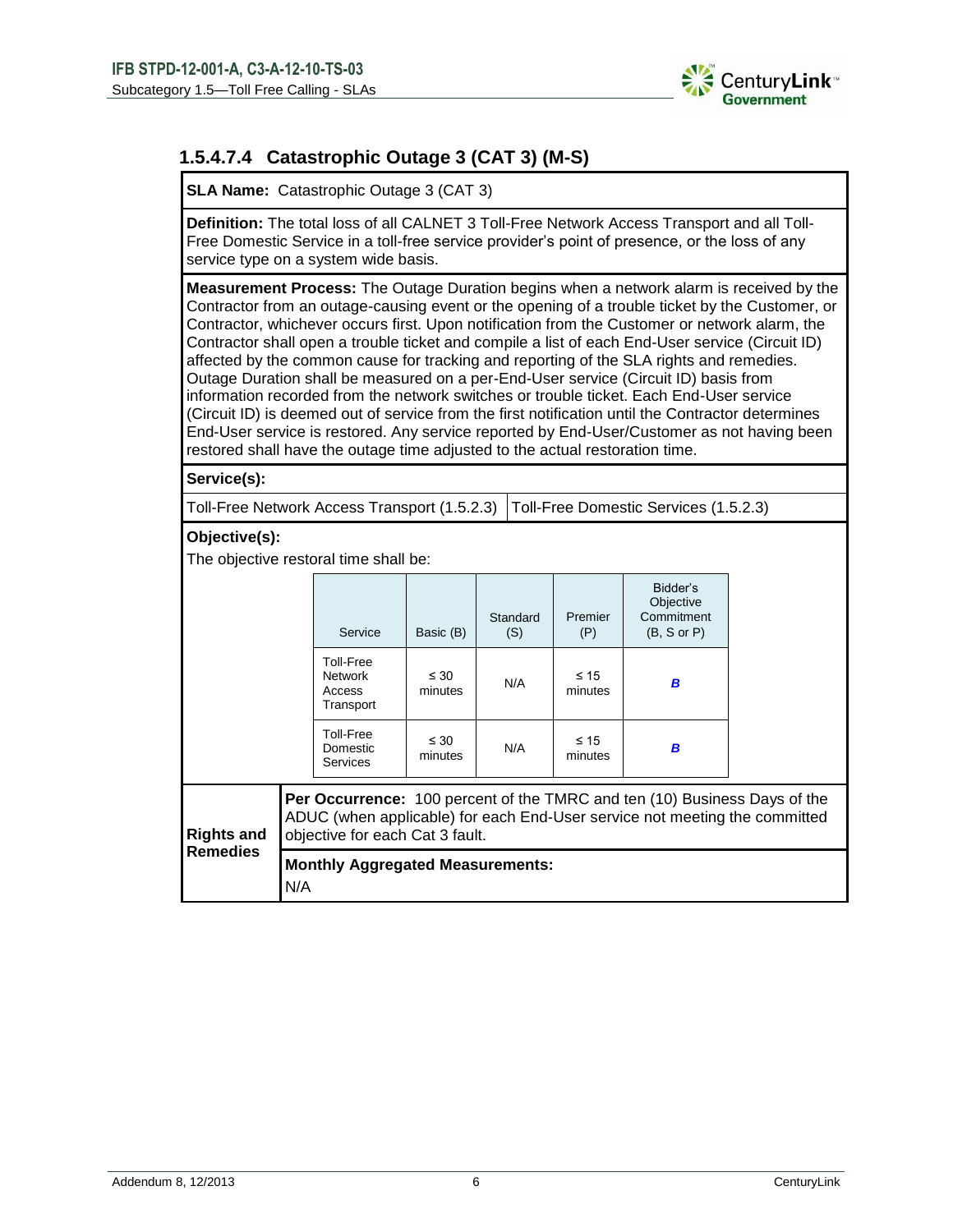

## **1.5.4.7.5 Excessive Outage (M-S)**

### **SLA Name:** Excessive Outage

**Definition:** A service failure that remains unresolved for more than the committed objective level.

**Measurement Process:** This SLA is based on trouble ticket Unavailable Time. The circuit or service is unusable during the time the trouble ticket is reported as opened until restoration of the service, minus SCC. If Customer reports a service failure as unresolved after the closure of the trouble ticket by the Contractor, the Unavailable Time shall be adjusted to the actual restoration time.

### **Service(s):**

Toll-Free Network Access Transport (1.5.2.3) Toll-Free Domestic Services (1.5.2.3)

### **Objective(s):**

The Unavailable Time objective shall not exceed:

|                                      |                                                                                                           | Service                                            | Basic (B) | Standard<br>(S) | Premier<br>(P) | Bidder's<br>Objective<br>Commitment<br>$(B, S \text{ or } P)$                                                                                                |                                                                                   |  |
|--------------------------------------|-----------------------------------------------------------------------------------------------------------|----------------------------------------------------|-----------|-----------------|----------------|--------------------------------------------------------------------------------------------------------------------------------------------------------------|-----------------------------------------------------------------------------------|--|
|                                      |                                                                                                           | Toll-Free<br><b>Network</b><br>Access<br>Transport | 16 hours  | 12 hours        | 8 hours        | S                                                                                                                                                            |                                                                                   |  |
|                                      |                                                                                                           | Toll-Free<br><b>Domestic</b><br><b>Services</b>    | 16 hours  | 12 hours        | 8 hours        | S                                                                                                                                                            |                                                                                   |  |
| <b>Rights and</b><br><b>Remedies</b> |                                                                                                           | committed objective level.                         |           |                 |                | <b>Per Occurrence:</b> 100 percent of the TMRC and ten (10) Business Days of the<br>Upon request from the Customer or the CALNET 3 CMO, the Contractor shall | ADUC per occurrence for each service (Circuit ID) out of service greater than the |  |
|                                      | provide a briefing on the excessive outage restoration.<br><b>Monthly Aggregated Measurements:</b><br>N/A |                                                    |           |                 |                |                                                                                                                                                              |                                                                                   |  |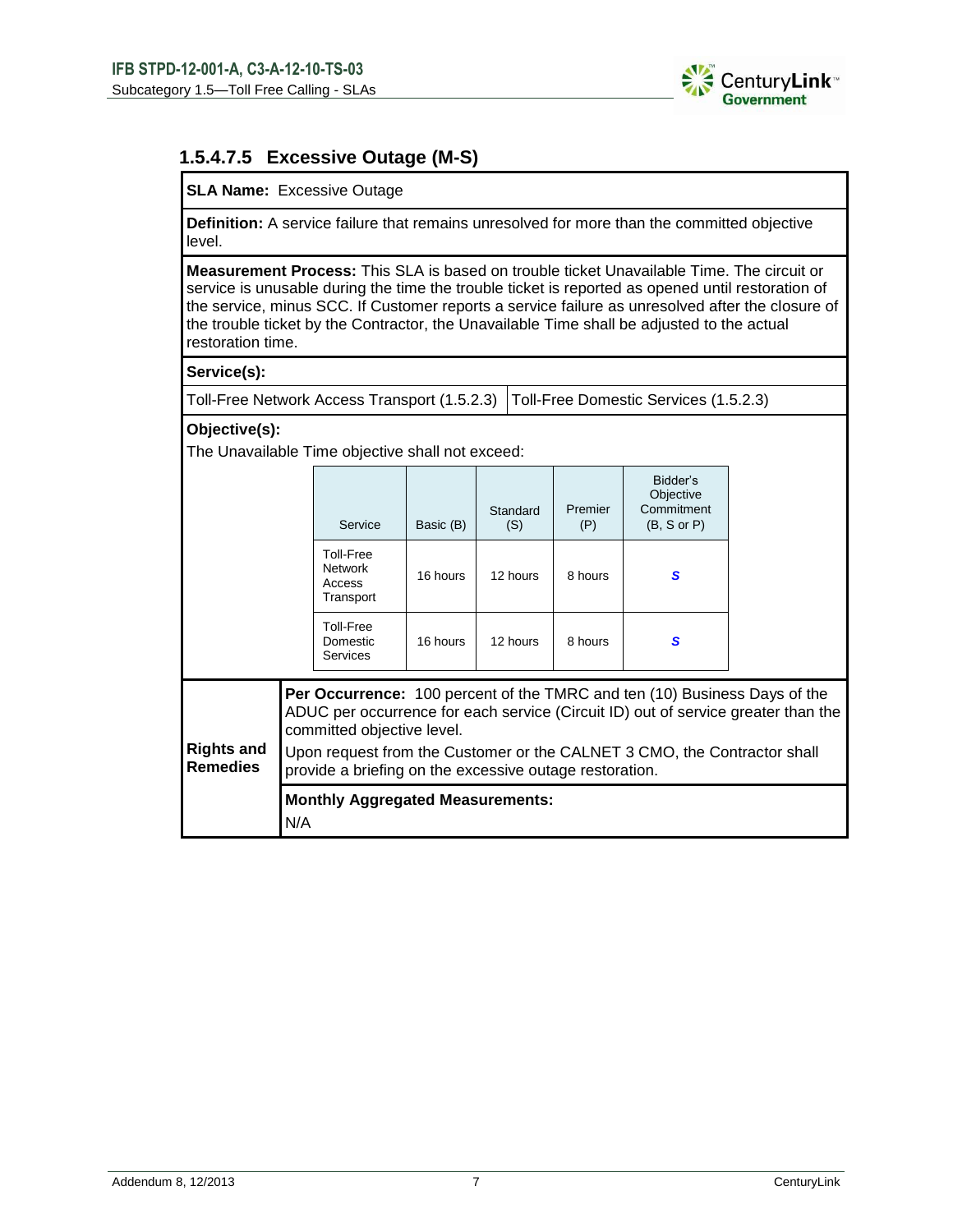

## **1.5.4.7.6 Notification**

### **SLA Name:** Notification

**Definition:** The Contractor notification to CALNET 3 CMO and designated stakeholders in the event of a CAT 2 or CAT 3 failure, Contractor, Subcontractor or Affiliate network event, terrorist activity, threat of natural disaster, or actual natural disaster which results in a significant loss of telecommunication services to CALNET 3 End-Users or has the potential to impact services in a general or statewide area. The State understands initial information regarding the nature of the outage may be limited.

**Measurement Process:** The Contractor shall adhere to the network Outage Response (IFB-A Business Requirements Section A.3.3 Network Outage Response) and notify the CALNET 3 CMO and designated stakeholders for all CAT 2 and CAT 3 Outages or for network outages resulting in a significant loss of service. Notification objectives will be based on the start time of the outage failure determined by the opening of a trouble ticket or network alarm, whichever occurs first. For events based on information such as terrorist activity or natural disaster, the Contractor shall notify CALNET 3 CMO and designated stakeholder when information is available.

**Services:** All Services

### **Objective(s):**

Within 60 minutes of the above mentioned failures' start time, the Contractor shall notify CALNET 3 CMO and designated stakeholders using a method defined in IFB-A Business Requirements Section A.3.3 (Network Outage Response).

At 60 minute intervals, updates shall be given on the above mentioned failures via the method defined in IFB-A Business Requirements Section A.3.3 (Network Outage Response).

The objective is the same for Basic, Standard and Premier commitments.

|                               | Per Occurrence: Senior Management Escalation |
|-------------------------------|----------------------------------------------|
| <b>Rights and</b><br>Remedies | <b>Monthly Aggregated Measurements:</b>      |
|                               | N/A                                          |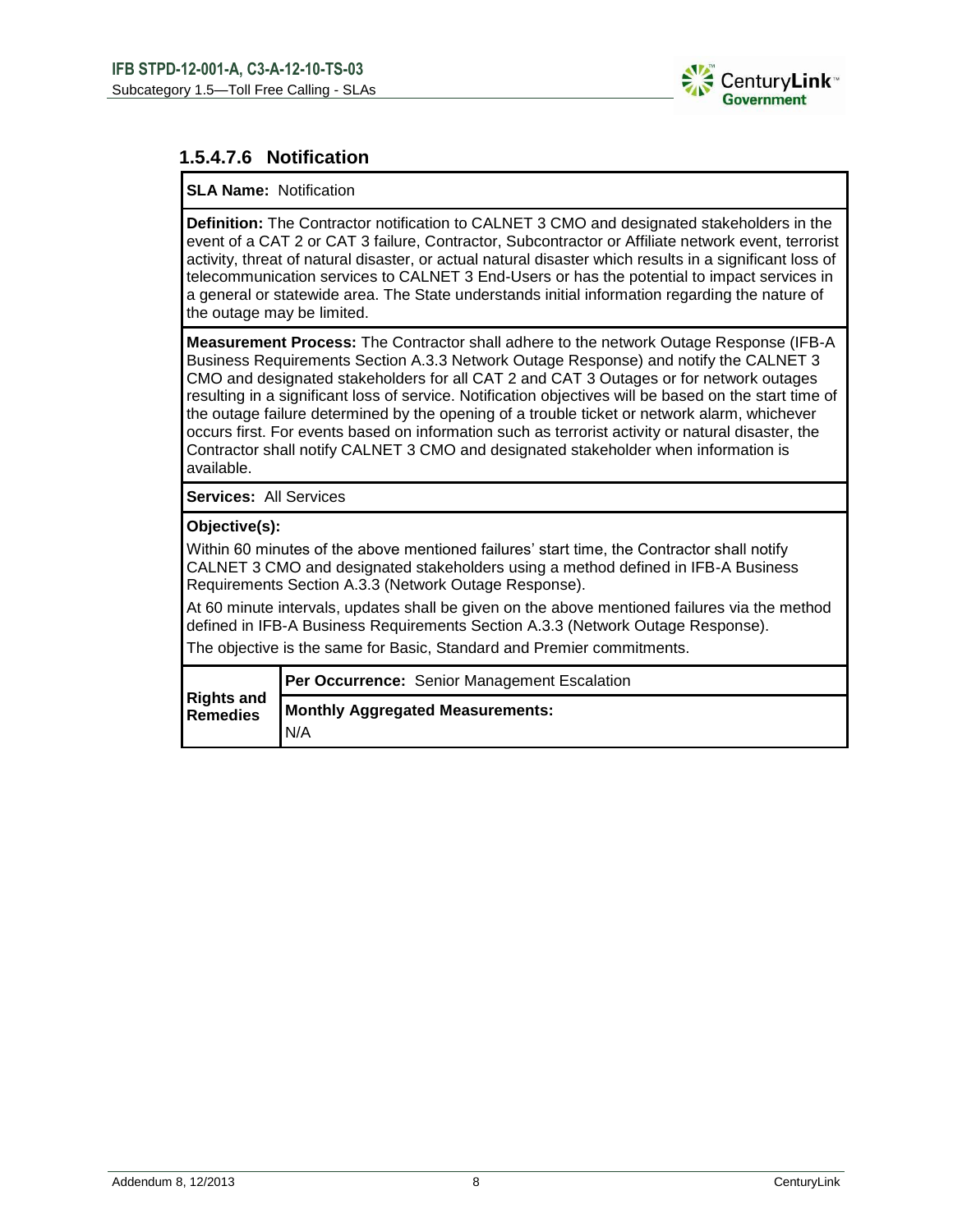

## **1.5.4.7.7 Provisioning (M-S)**

### **SLA Name:** Provisioning

**Definition:** Provisioning shall include new services, moves, adds and changes completed by the Contractor on or before the due dates. The Provisioning SLA shall be based on committed installation intervals established in this SLA or due dates negotiated between Customer and Contractor documented on the Service Request. The Contractor shall meet the committed interval dates or due date negotiated with the Customer. If the Customer agrees to a negotiated due date, the negotiated due date supersedes the committed interval. At the Customer's discretion, if the scope of the Service Request meets the Coordinated or Managed Project criteria, negotiated due dates will be established and documented in the Project Timeline per IFB-A Business Requirements Section A.6 (Contracted Service Project Work).

Provisioning SLAs have two (2) objectives:

- 1. Individual Service Request; and
- 2. Successful Install Monthly Percentage by Service Type

### **Measurement Process:**

**Objective 1: Individual Service Request:** Install intervals are based on the committed installation intervals established in this SLA or due dates negotiated between Customer and Contractor documented on the Service Request. This objective requires the Contractor to meet the due date for each individual Service Request.

**Objective 2: Successful Install Monthly Percentage per Service Type:** The Contractor shall sum all individual Service Requests per service, as listed below, meeting the objective in the measurement period (per month) and divide by the sum of all individual Service Requests due per service in the measurement period and multiply by 100 to equal the percentage of Service Requests installed on time. The Contractor must exceed the objective below in order to avoid the rights and remedies.

| Service (Features must be installed in<br>conjunction with the service except<br>when listed below) | <b>Committed</b><br><b>Interval</b><br>Calendar<br>Days | <b>Coordinated/Managed Project</b> |
|-----------------------------------------------------------------------------------------------------|---------------------------------------------------------|------------------------------------|
| Dedicated DS1 Access Transport<br>(1.5.2.3.1)                                                       | 30                                                      | Coordinated/Managed Project        |
| Dedicated DS3 Access Transport<br>(1.5.2.3.2)                                                       | 45                                                      | Coordinated/Managed Project        |
| <b>ISDN PRI on DS1 Access Transport</b><br>(1.5.2.3.3)                                              | 30                                                      | Coordinated/Managed Project        |
| Toll-Free Domestic Services (1.5.2.3.4)                                                             | 10                                                      | Coordinated/Managed Project        |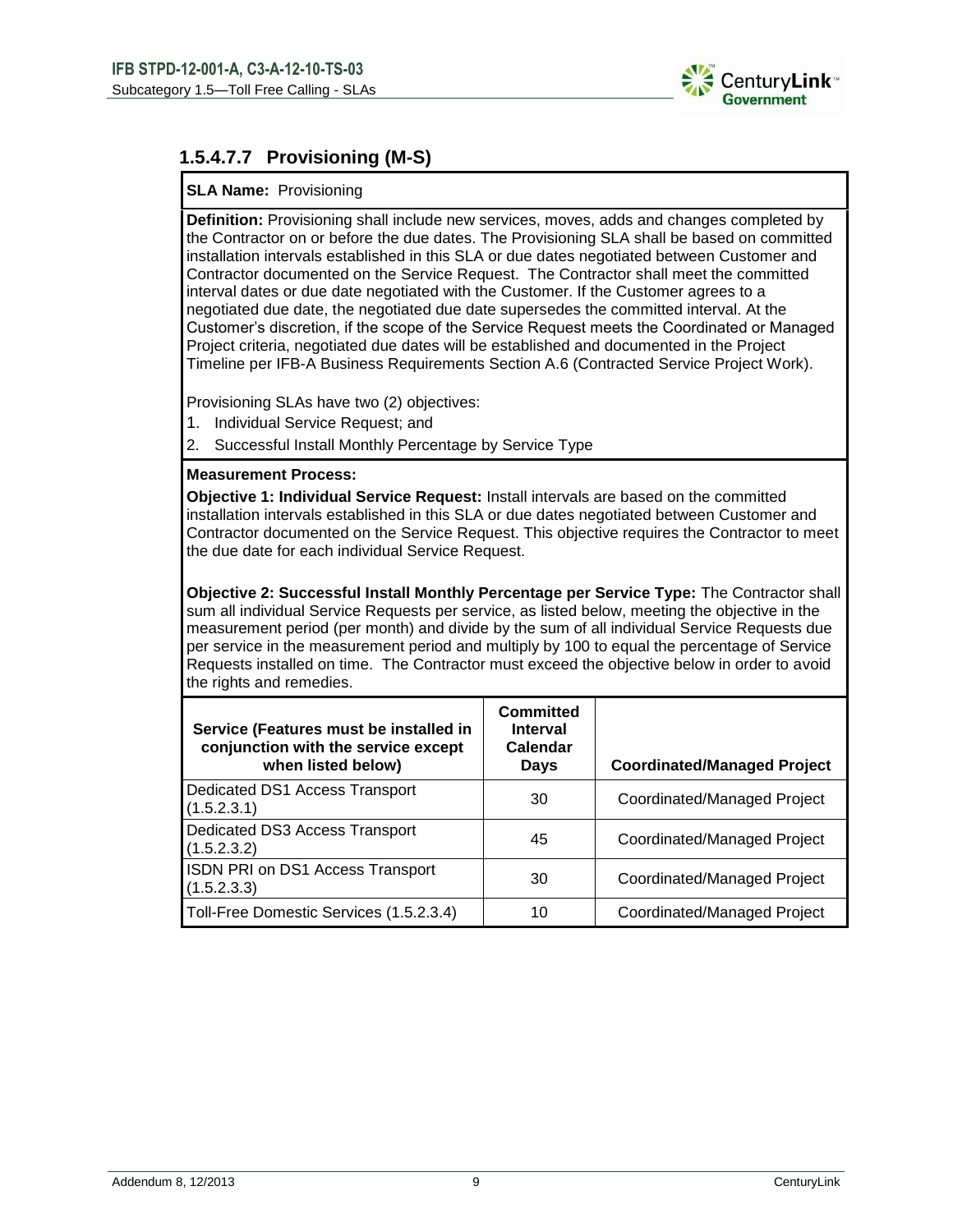

### **Objective(s):**

Objective 1: Individual Service Request: Service installed on or before the Committed Interval or negotiated due date.

Objective 2: Successful Install Monthly Percentage per Service:

|                                      |                                                                                                                                                                                                                                                                                                                                 | Service                                       | Basic (B) | Standard<br>(S) | Premier<br>(P) | Bidder's<br>Objective<br>Commitment<br>$(B, S \text{ or } P)$ |  |  |  |
|--------------------------------------|---------------------------------------------------------------------------------------------------------------------------------------------------------------------------------------------------------------------------------------------------------------------------------------------------------------------------------|-----------------------------------------------|-----------|-----------------|----------------|---------------------------------------------------------------|--|--|--|
|                                      |                                                                                                                                                                                                                                                                                                                                 | Toll-Free<br>Domestic<br><b>Services</b>      | N/A       | $\geq 90\%$     | $\geq 95\%$    | S                                                             |  |  |  |
|                                      |                                                                                                                                                                                                                                                                                                                                 | Dedicated<br><b>DS1 Access</b><br>Transport   | N/A       | $\geq 90\%$     | $\geq 95\%$    | S                                                             |  |  |  |
|                                      |                                                                                                                                                                                                                                                                                                                                 | Dedicated<br><b>DS3 Access</b><br>Transport   | N/A       | $\geq 90\%$     | $\geq 95\%$    | S                                                             |  |  |  |
|                                      |                                                                                                                                                                                                                                                                                                                                 | ISDN PRI on<br><b>DS1 Access</b><br>Transport | N/A       | $\geq 90\%$     | $\geq 95\%$    | S                                                             |  |  |  |
|                                      | Per Occurrence: Objective 1: Individual Service Request: 50 percent of<br>installation fee credited to Customer for any missed committed objective.                                                                                                                                                                             |                                               |           |                 |                |                                                               |  |  |  |
| <b>Rights and</b><br><b>Remedies</b> | <b>Monthly Aggregated Measurements:</b><br>Objective 2: 100 percent of the installation fee credited to Customer for all<br>Service Requests (per same invoice type) that did not complete within the<br>committed objective during the month if the Successful Install Monthly<br>Percentage is below the committed objective. |                                               |           |                 |                |                                                               |  |  |  |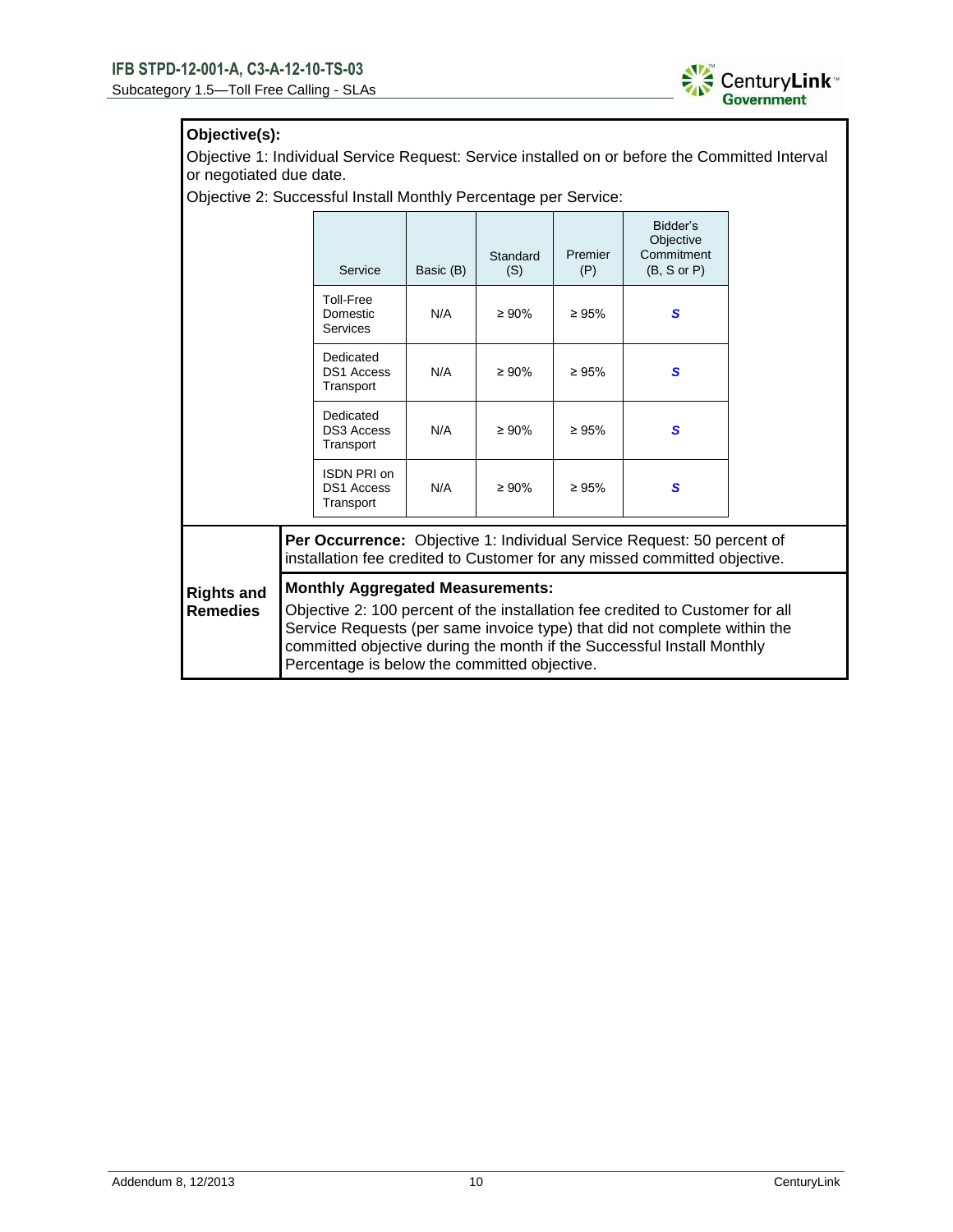

## **1.5.4.7.8 Time-To-Repair (TTR)—Toll-Free Domestic (M-S)**

**SLA Name:** Time to Repair (TTR) – Toll-Free Domestic

**Definition:** A service outage that remains unresolved for more than the committed objective level.

**Measurement Process:** This SLA is based on trouble ticket Unavailable Time per service (Circuit ID). The service shall be considered unavailable during the time the trouble ticket is recorded as open until restoration of the service, minus SCC. If customer reports a service failure is unresolved after the closure of the trouble ticket by the Contractor, the Unavailable Time shall be adjusted to the actual restoration time. This SLA is applied per occurrence.

### **Service(s):**

Toll-Free Domestic Services (1.5.2.4)

### **Objective(s):**

The Unavailable Time objective shall not exceed:

|                                      |                                                | Service                                  | Basic (B) | Standard<br>(S) | Premier<br>(P) | Bidder's<br>Objective<br>Commitment<br>$(B, S \text{ or } P)$        |  |  |
|--------------------------------------|------------------------------------------------|------------------------------------------|-----------|-----------------|----------------|----------------------------------------------------------------------|--|--|
|                                      |                                                | Toll-Free<br>Domestic<br><b>Services</b> | 10 hours  | 6 hours         | N/A            | S                                                                    |  |  |
|                                      |                                                |                                          |           |                 |                | <b>Per Occurrence:</b> Four (4) Business Days of any applicable ADUC |  |  |
| <b>Rights and</b><br><b>Remedies</b> | <b>Monthly Aggregated Measurements:</b><br>N/A |                                          |           |                 |                |                                                                      |  |  |